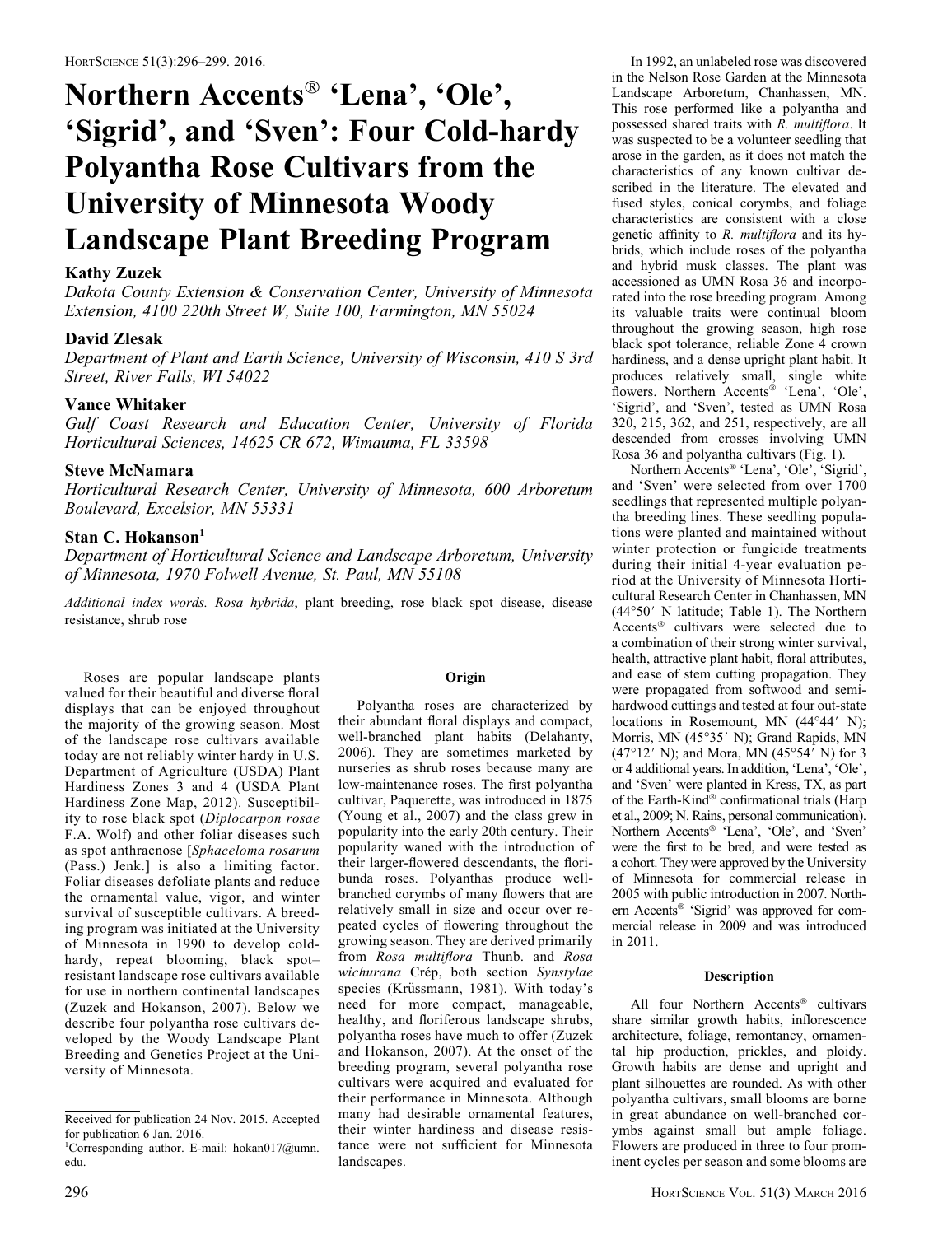

Fig. 1. Pedigrees of Northern Accents® 'Ole', 'Sven', 'Lena', and 'Sigrid' roses.

Table 1. Year of pollination, evaluation periods, and year of introduction for the four Northern Accents rose cultivars.

| Cultivar | Yr of<br>pollination | $HRCz$ evaluation<br>period | Regional trial <sup>y</sup><br>evaluation period | Yr of<br>introduction |
|----------|----------------------|-----------------------------|--------------------------------------------------|-----------------------|
| Sven     | 1997                 | 1998-2002                   | $2003 - 05$                                      | 2007                  |
| Ole      | 1997                 | 1998-2002                   | $2003 - 05$                                      | 2007                  |
| Lena     | 1997                 | 1998-2002                   | $2003 - 05$                                      | 2007                  |
| Sigrid   | 2004                 | $2005 - 08$                 | $2010 - 13$                                      | 2011                  |

z The original seedlings germinated the winter after pollination and were planted in outdoor ground beds at the Horticultural Research Center (HRC) in Chanhassen, MN.

y The original genotypes of these cultivars were clonally propagated and planted at Grand Rapids, Mora, Morris, and Rosemount in MN.

typically present on the plant between major flowering cycles. Orange to red round rose hips (1.0 to 1.5 cm in diameter) ripen in autumn and continue to provide ornamental value into the winter. Prickles are slightly hooked and face downward. Northern Accents<sup>®</sup> 'Lena', 'Ole', 'Sigrid', and 'Sven' were found to be diploid  $(2n = 2x = 14)$  when characterized for ploidy using root tip squashes and observing cells in metaphase (Zlesak, 2009).

## Northern Accents<sup>®</sup> 'Lena'

'Lena' (Fig. 2) has single (five-petaled) pink/white blend flowers [Royal Horticultural Society (RHS) 61D corolla face; 155A petal base; 57D corolla back; RHS, 1995] with a light fragrance and a diameter of 2.5– 3.8 cm. Plants produce an average of 34 flowers per inflorescence. In USDA Zones 3 and 4 in Minnesota, average mature plant size (plants  $\geq$ 3 years of age) at the end of the growing season was  $76 \times 91$  cm (height  $\times$  width). In contrast, mature plants trialed in Kress, TX (Zone 7a), with its longer warmer growing season and lack of winter dieback attained a larger size of  $140 \times 157$  cm. The foliage color is medium green (RHS 146A adaxial; 146C abaxial).

### Northern Accents<sup>®</sup> 'Ole'

Northern Accents<sup>®</sup> 'Ole' (Fig. 2) has double-blush pink flowers (RHS 73D upper petal; 155D, 158B petal base) with a moderately sweet fragrance and a diameter of 3.8 to 5.1 cm. Flowers have an average of 21 petals. About 30 flowers are produced per inflorescence. In USDA Zones 3 and 4, average mature plant size (plants  $\geq$ 3 years of age) at the end of the growing season is  $76 \times 107$ cm (height  $\times$  width); plants trialed in Kress, TX, attained a size of  $122 \times 198$  cm (height  $\times$ width). The foliage color is medium green (RHS 147A, 146A adaxial; 147B, 146B abaxial).

## Northern Accents<sup>®</sup> 'Sigrid'

Northern Accents<sup>®</sup> 'Sigrid' (Fig. 2) has double, red flowers (RHS 60A to 61B corolla face; 155D petal base; 60B corolla back) with a light fragrance and a diameter of 2.0 to 2.5 cm. Under high temperatures, the flowers develop a lighter shade of red (RHS 63B). Flowers average 30 petals and  $\approx$  30 flowers are produced per inflorescence. In USDA Zones 3 and 4, average mature plant size (plants  $\geq$ 3 years of age) at the end of the growing season is  $107 \times 91$  cm (height  $\times$ width). The foliage is a rich, glossy green (RHS 147A, adaxial; 147B abaxial).

## Northern Accents<sup>®</sup> 'Sven'

Northern Accents<sup>®</sup> 'Sven' (Fig. 2) has double, mauve colored flowers (RHS 78A) that are strongly and sweetly scented and 3.8 to 5.1 cm in diameter. The flowers have an average of 37 petals and  $\approx$  20 flowers are produced per inflorescence. In Zones 3 and 4, average mature plant size (plants  $\geq$ 3 years of age) at the end of the growing season is  $\approx 61 \times$ 91 cm (height  $\times$  width); plants trialed in Kress, TX, attained a size of  $152 \times 213$  cm (height  $\times$  width). The foliage is a medium green (RHS 147A; 147B adaxial and abaxial leaf surfaces, respectively).

#### Performance

After initial selection, Northern Accents 'Sven', 'Ole', and 'Lena' were rooted from softwood and semihardwood cuttings and established in replicated field plots during May 2003 at UMore Park in Rosemount, MN  $(44^{\circ}44'$  N, USDA Zone 4b, silt loam soil with 6.3 pH), at the West Central Research and Outreach Center in Morris, MN (45°35' N, USDA Zone 4a, silt loam soil with 7.4 pH), and at the North Central Research and Outreach Center in Grand Rapids, MN  $(47°12'$  N, USDA Zone 3b, sandy loam soil with 5.1 pH) (Table 1). At each site, three plants of each genotype were planted adjacent to each other in full sun. Three plants of Carefree Beauty<sup>™</sup> ('Bucbi') were also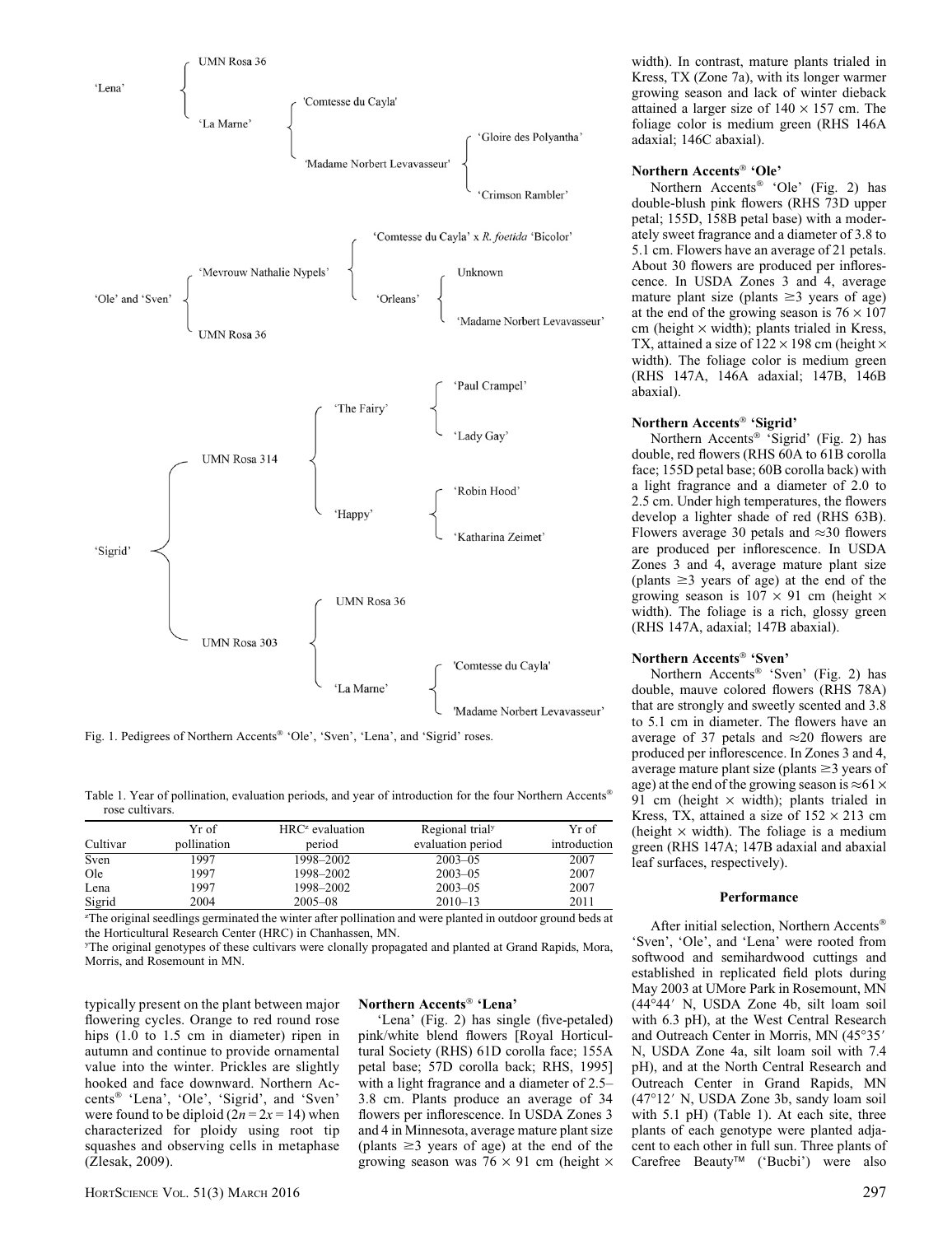

Fig. 2. Plant and flower cluster of Northern Accents<sup>®</sup> (A, B) 'Lena', (C, D) 'Ole', (E, F) 'Sigrid', and (G, H) 'Sven'.

Table 2. Black spot lesion diameter (mm) after controlled inoculations with three races of *Diplocarpon* rosae for the four Northern Accents® rose cultivars and Chorale.

| Cultivar | Race 3<br>Mean $(sD)$ | Race 8<br>Mean $(sD)$ | Race 9<br>Mean $(sD)$ | Overall avg<br>Mean $(sD)$ |
|----------|-----------------------|-----------------------|-----------------------|----------------------------|
|          |                       |                       |                       |                            |
| Lena     | 1.57(0.34)            | 1.44(0.26)            | 1.02(0.16)            | 1.34(0.34)                 |
| Ole      | 2.15(0.58)            | 2.35(0.17)            | 2.05(0.37)            | 2.10(0.31)                 |
| Sven     | 2.43(0.26)            | 2.67(0.46)            | 1.43(0.41)            | 2.05(0.66)                 |
| Choraley | 3.05(0.41)            | 3.65(0.05)            | 3.40(0.02)            | 3.37(0.33)                 |
| Sigrid   | 2.00(0.55)            | 1.70(0.43)            | 1.45(0.38)            | 1.54(0.41)                 |

z Data for top group of four cultivars is from Zlesak et al. (2010).

y Data for lower group of two cultivars are from a later inoculation following the protocols in Zlesak et al. (2010).

planted as a reference cultivar at each site. Northern Accents<sup>®</sup> 'Sigrid' was rooted from softwood and semihardwood cuttings and in May 2010, three plants were established in a replicated randomized field plot along with 14 other advanced rose selections from the Woody Landscape Plant Breeding and Genetics Project at the Mora Community Garden managed by the University of Minnesota Extension Kanabec County Master Gardeners in Mora, MN (45°54' N, USDA Zone 3b, sandy loam soil with 5.2 pH). Three plants of Northern Accents<sup>®</sup> 'Ole' were also planted as a reference cultivar.

Two or three years of monthly evaluation data were collected between 2003 and 2006 for Northern Accents® 'Sven', 'Ole', and 'Lena' at the Grand Rapids (2 years), Morris (3 years), and Rosemount (3 years) locations. Monthly evaluation data were collected during the growing season (2011 to 2013) at Mora for Northern Accents 'Sigrid'. Winter injury to plant canopies, measured as the point (height) on living cane tissue above which the cane tissue was killed by cold, was recorded in early spring. Plant height and width were collected annually in October. Level of rose black spot infection and defoliation from rose black spot and other leaf spot diseases were evaluated monthly. In addition, flower size, form, color, and fragrance were recorded.

At the Grand Rapids site, Northern Accents<sup>®</sup> 'Sven', 'Ole', and 'Lena' have proven to be reliably crown hardy in USDA Zone 3b  $(-37.2 \text{ to } -34.4 \text{ °C})$  with snow cover. In Jan. 2005, the three selections also survived a -40 °C cold event typical of USDA Zone 3a  $(-40 \text{ to } -37.2 \text{ °C})$  at Grand Rapids. These three cultivars were also reliably crown hardy at USDA Zone 4 test sites  $(-34.4$  to  $-28.9$  °C), where low temperatures of  $-35^{\circ}$ C and  $-31^{\circ}$ C occurred in Morris and Rosemount, respectively, in Jan. 2004. Northern Accents® 'Sigrid' was crown hardy at the Mora site where the low minimum temperature during the evaluation period was  $-34$  °C in Jan. 2011. During recent warm winters, more typical of USDA Zone 5, some exposed canes survived above the ground on all four cultivars. Although winter cane injury is extensive in USDA Zones 3 and 4, vigorous regrowth of all four cultivars produces heavily blooming plant canopies by late spring, followed by two to three more cycles of canopy growth and rebloom, typical of repeat blooming roses, throughout the growing season.

Northern Accents<sup>®</sup> 'Sven', 'Ole', and 'Lena' have been characterized for resistance to rose black spot disease, incited by the fungal pathogen D. rosae. In the field, small numbers of rose black spot lesions develop slowly at the base of plants through mid and late summer and only a slight-tomoderate amount of defoliation due to the disease is evident by mid-September (typical first frost). Controlled inoculation experiments using races 3, 8, and 9 of D. rosae were conducted using detached leaves for all four Northern Accents® roses with the cultivar Chorale serving as the susceptible control (Whitaker et al., 2010; Zlesak et al., 2010). Lesion diameter was measured after the incubation interval and is presented in Table 2. In the field plantings, rose black spot disease and other less prevalent foliar diseases can lead to defoliation. Percent defoliation (calculated by nodes of current